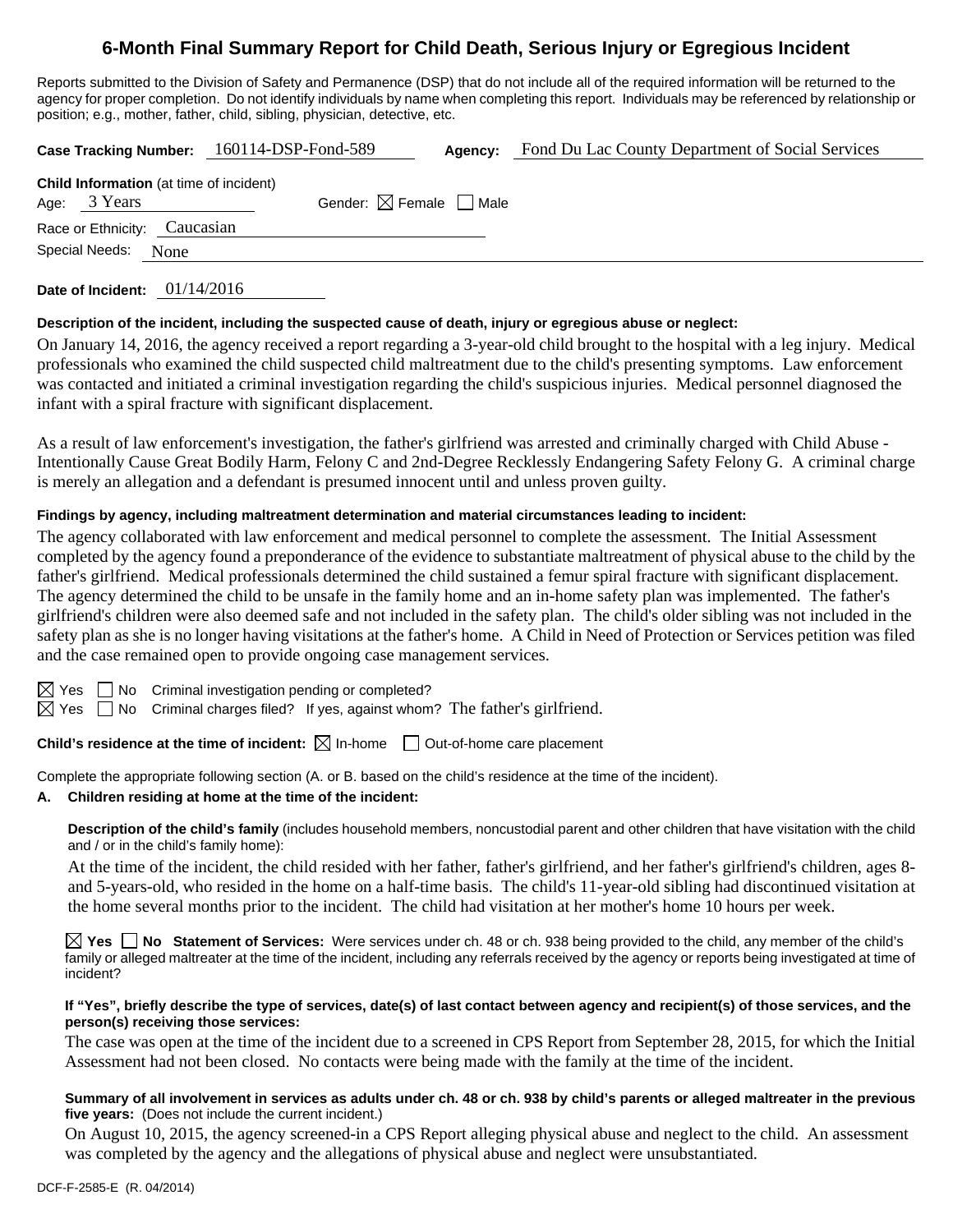On September 28, 2015, the agency screened-in a CPS Report alleging physical abuse and neglect to the child. An assessment was completed by the agency and the allegations of physical abuse and neglect were unsubstantiated.

#### **Summary of actions taken by the agency under ch. 48, including any investigation of a report or referrals to services involving the child, any member of the child's family living in this household and the child's parents and alleged maltreater.** (Does not include the current incident.)

(Note: Screened out reports listed in this section may include only the date of the report, screening decision, and if a referral to services occurred at Access. Reports that do not constitute a reasonable suspicion of maltreatment or a reason to believe that the child is threatened with harm are not required to be screened in for an initial assessment, and no further action is required by the agency.)

On August 27, 2014, the agency screened-out a CPS report.

On May 18, 2015, the agency screened-out a CPS report.

On July 27, 2015, the agency screened-out a CPS report.

On July 29, 2015, the agency screened-out a CPS report.

On July 31, 2015, the agency screened-out a CPS report.

On August 10, 2015, the agency screened-in a CPS Report alleging physical abuse and neglect to the child. An assessment was completed by the agency and the allegations of physical abuse and neglect was unsubstantiated.

On September 28, 2015, the agency screened-in a CPS Report alleging physical abuse and neglect to the child. An assessment was completed by the agency and the allegations of physical abuse and neglect was unsubstantiated.

#### **Summary of any investigation involving the child, any member of the child's family and alleged maltreater conducted under ch. 48 and any services provided to the child and child's family since the date of the incident:**

The agency collaborated with law enforcement and medical personnel to complete the assessment. The Initial Assessment completed by the agency found a preponderance of the evidence to substantiate maltreatment of physical abuse to the child by the fathers girlfriend. Medical professionals determined the child sustained a femur spiral fracture with significant displacement. The agency determined the child unsafe and an in-home safety plan was initiated. The child's older sibling wasn't included in the safety plan as she is no longer having visitations at the father's home. The father's girlfriend's children were also deemed safe and not included in the safety plan. A Child in Need of Protection or Services petition was filed and the case remained open to provide ongoing case management services.

## **B. Children residing in out-of-home care (OHC) placement at time of incident:**

# **Description of the OHC placement and basis for decision to place child there:**

N/A

**Description of all other persons residing in the OHC placement home:**  $N/A$ 

**Licensing history:** Including type of license, duration of license, summary of any violations by licensee or an employee of licensee or other actions that constitute a substantial failure to protect and promote the welfare of the child. N/A

| Summary of any actions taken by agency in response to the incident: (Check all that apply.) |                                                      |  |                                                   |  |  |
|---------------------------------------------------------------------------------------------|------------------------------------------------------|--|---------------------------------------------------|--|--|
| $\boxtimes$                                                                                 | Screening of Access report                           |  | Attempted or successful reunification             |  |  |
|                                                                                             | Protective plan implemented                          |  | Referral to services                              |  |  |
|                                                                                             | Initial assessment conducted                         |  | Transportation assistance                         |  |  |
| $\boxtimes$                                                                                 | Safety plan implemented                              |  | Collaboration with law enforcement                |  |  |
|                                                                                             | Temporary physical custody of child                  |  | Collaboration with medical professionals          |  |  |
| $\boxtimes$                                                                                 | Petitioned for court order / CHIPS (child in need of |  | Supervised visitation                             |  |  |
|                                                                                             | protection or services)                              |  | Case remains open for services                    |  |  |
|                                                                                             | Placement into foster home                           |  | Case closed by agency                             |  |  |
|                                                                                             | <b>Placement with relatives</b>                      |  | Initiated efforts to address or enhance community |  |  |
| $\boxtimes$                                                                                 | Ongoing Services case management                     |  | collaboration on CA/N cases                       |  |  |
|                                                                                             |                                                      |  | Other (describe):                                 |  |  |